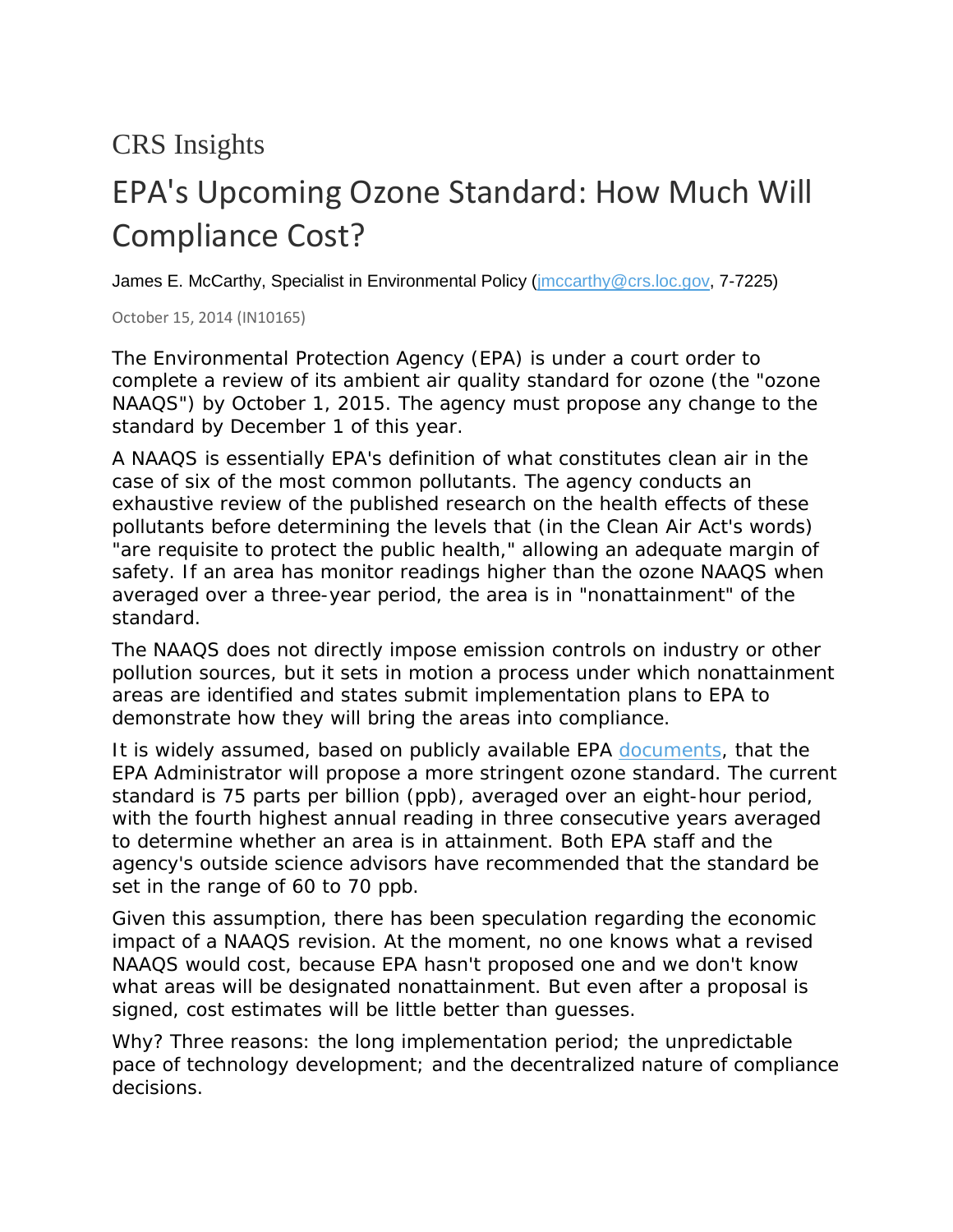First, an ozone NAAQS has a longer implementation schedule than almost any air pollution standard. After the most recent two revisions of the standard in 1997 and 2008, it took seven years and four years respectively for the states and EPA to identify the areas to be designated "nonattainment." After that, the states had three years to develop implementation plans detailing the pollution control measures they would impose. Meanwhile, because of tighter standards for gasoline, motor vehicles, power plants, and other emission sources—many of which were already promulgated prior to the NAAQS decisions—air quality improved in most areas. Economic factors and changes in technology also played a role.

These same processes are likely to occur as the current revision is finalized and implemented. In December, EPA will identify areas that would not meet its proposed standard based on monitoring data available at that time; by the time nonattainment areas are actually designated, monitoring data could be significantly different.

To give an example from the most recent (2008) revision of the ozone NAAQS:

- When EPA proposed the revision in July 2007, 398 counties had monitoring data showing nonattainment with a 75 ppb standard—the standard that was eventually promulgated.
- Upon promulgation of the NAAQS eight months later, the number of counties with data indicating nonattainment was 345, based on available data at that time.
- By May 2012, when nonattainment areas were actually designated, the number of nonattaining counties had been reduced to 221.

Ozone nonattainment areas have as long as 20 years to reach attainment. There are numerous mileposts along the way where reasonable further progress toward attainment must be demonstrated, but EPA's history in regard to implementation suggests that 20 years is not a firm deadline: New York, Los Angeles, and other cities have been designated nonattainment for an ozone NAAQS since the early 1970s, and still have years available on what might be called EPA's "deadline clock."

Meanwhile, the second factor cited above plays a role: technology to reduce emissions improves. EPA, in its last two reviews of the ozone NAAQS, stated that it couldn't identify the controls that some areas might impose to reach attainment, but it concluded: "Technological advances over time will tend to increase the economic feasibility of reducing emissions, and will tend to reduce the costs of reducing emissions." This has certainly been the case since 1971, when the first NAAQS were promulgated. At the time, not a single production car was equipped with a catalytic converter, which within five years became the industry standard. By 2013, continued improvements in catalysts and engine technology had lowered total ozone-creating vehicle emissions by 60% to 87% while vehicle miles traveled nearly tripled.